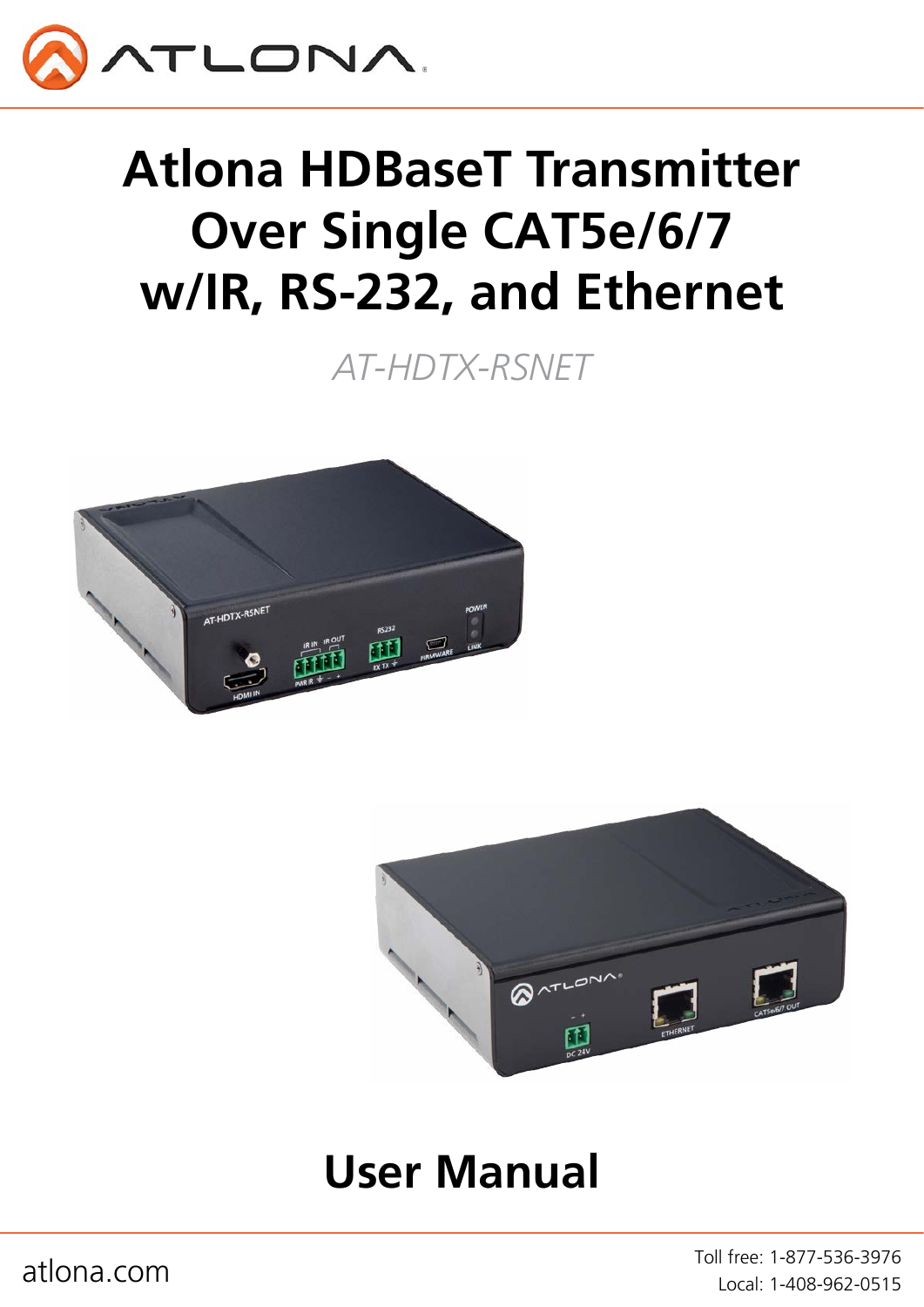

## Table of Contents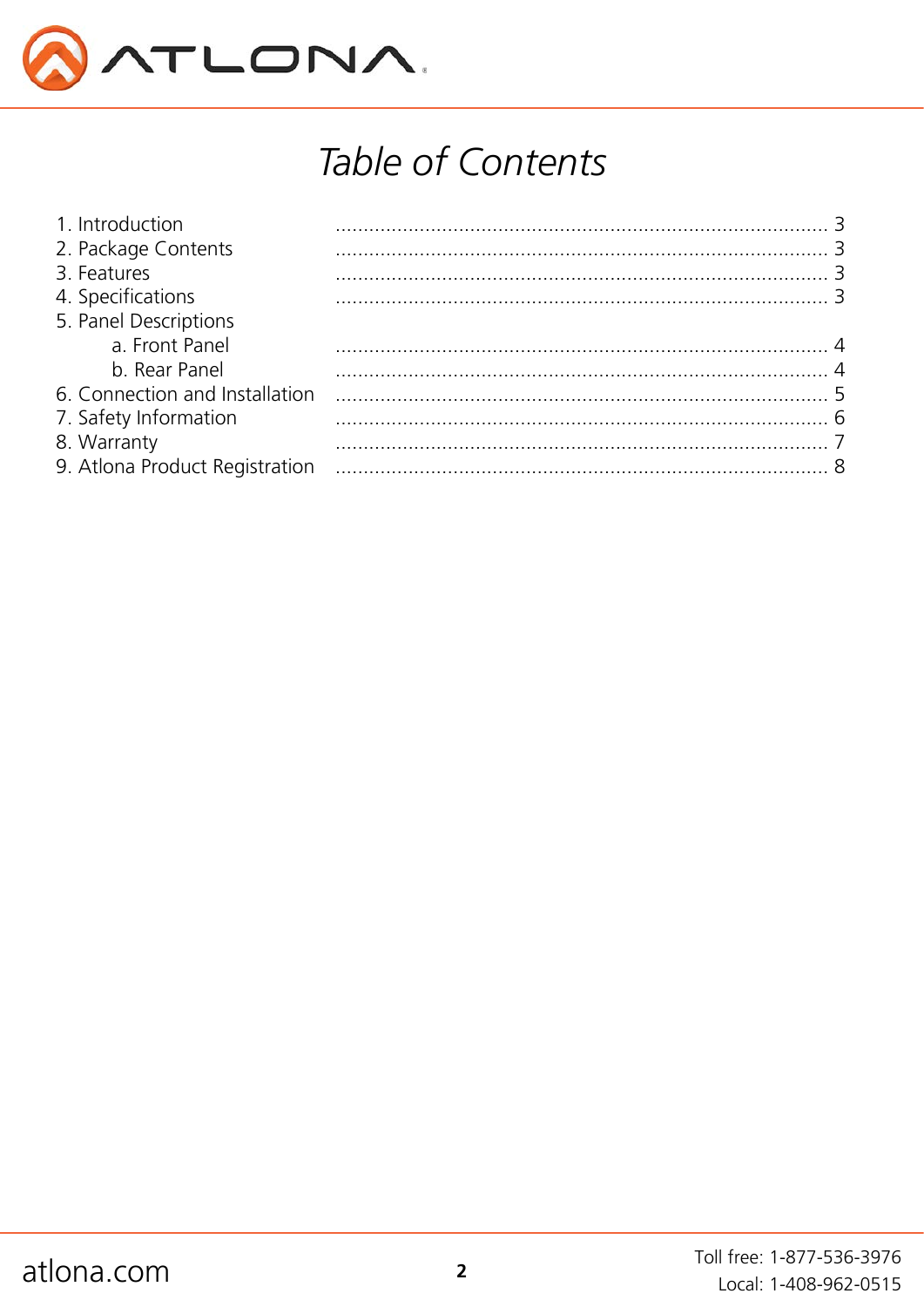

## **Introduction**

Go the distance of up to 328ft (100m) at 4Kx2K with the Atlona HDBaseT Transmitter. With pass through support of up to 4Kx2K, 1920x1200, IR, RS-232, bi-directional Ethernet, as well as Lossy and Lossless audio signals over a single CAT cable, the HDTX-RSNET provides an affordable high quality solution for your audio/video needs.

## **Package Contents**

- 1 x AT-HDTX-RSNFT
- 1 x 24V/2.7A DC Power Supply
- 3 x Female Captive Screw Connector (2 pin: power, 3 pin: RS-232, and 5 pin: IR)
- 1 x Pair of Wall/Rack mount ears
- 1 x User Manual

## **Features**

- Extends IR, RS-232, Ethernet, and audio/visual content up to 328ft over a single CAT5e/6/7 cable
- Supports resolutions up to 4Kx2K (four times 1080p) or 1920x1200 on pass through
- IR ports for emitting and receiving IR control signals for use of IR remote controls and 3rd party IR controllers
- Bi-directional Ethernet pass through
- Provides PoE (Power over category cable) to compatible receivers
- Lossy, and lossless multi-channel audio formats pass through (including Dolby TrueHD and DTS-HD Master Audio)
- Full 3D pass through
- HDCP compliant

## **Specifications**

| 1 x Captive Screw (Bi-directional RS-232)        |
|--------------------------------------------------|
|                                                  |
|                                                  |
|                                                  |
|                                                  |
|                                                  |
|                                                  |
| 1.46 x 5.08 x 3.94 (inch) or 38 x 127 x 102 (mm) |
|                                                  |
| Operating: 32°F to 104°F or 0°C to 40°C          |
| Storage: -4°F to 140°F or -20°C to 60°C          |
|                                                  |
|                                                  |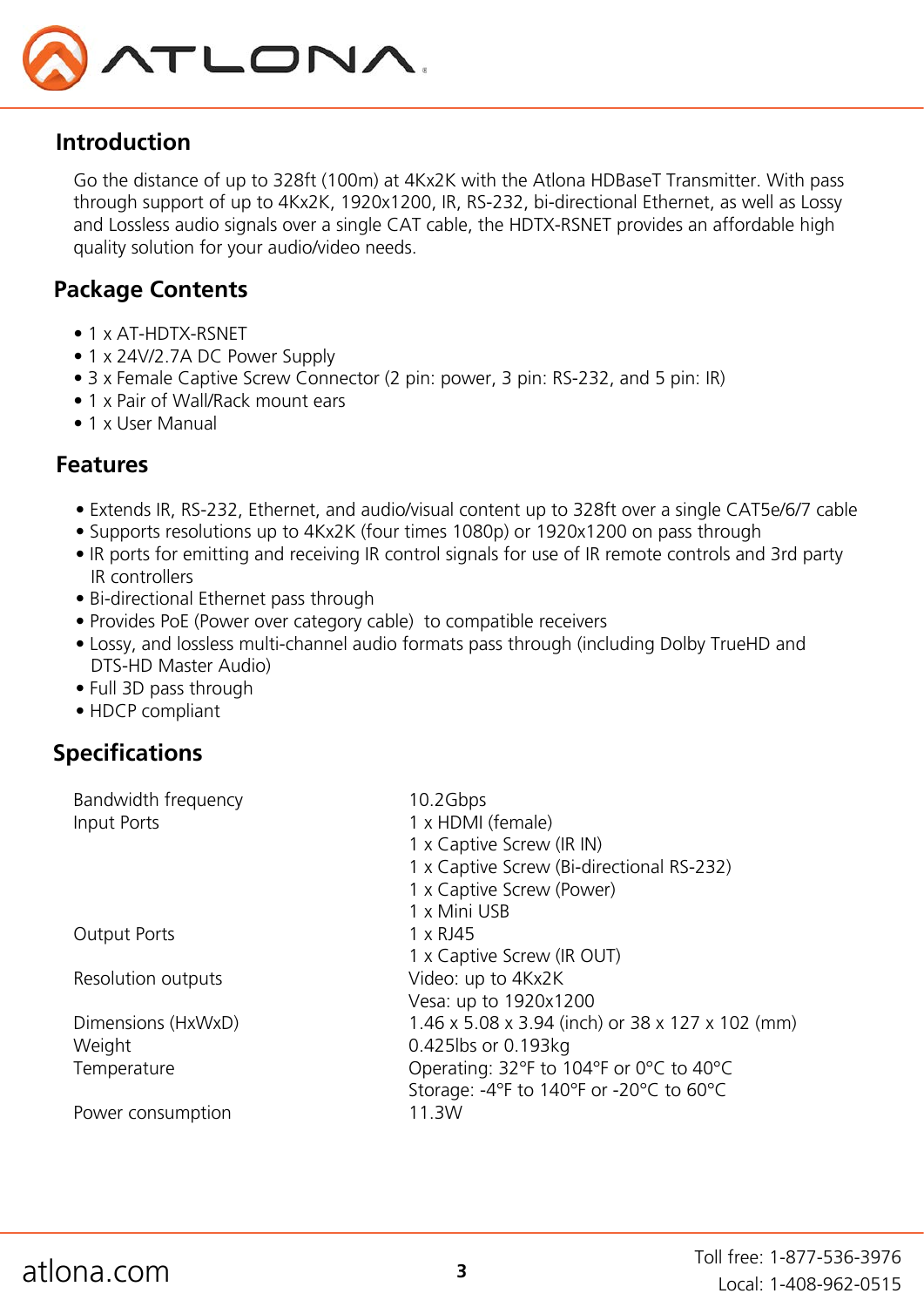

## **Panel Description**

#### *Front Panel*



- 1. HDMI IN Port: Connect HDMI or DVI (with adapter) source here.
- 2. IR IN Port: Connect included IR receiver to this port.
- 3. IR OUT Port: Use the included IR Emitter for this port.
- 4. RS-232 Port: Bidirectional RS-232, send signal to or from a control system or PC.
- 5. Firmware Update Port: Use Mini USB to USB cable to connect to a Windows computer to update.
- 6. Yellow Link LED: Signal Indicator for the CAT5e/6/7 OUT port. LED will remain solid, unless there is an issue with the cable or signal, then it will blink.
- 7. Green Power LED: Power indicator. If plugged in light will remain solid. If LED starts blinking power is intermittent or there is a problem with the cable. If LED is off, no power is passing to the receiver (check your outlet or the power cable).

## *Back Panel*



- 1. Power Port: Connect included captive screw power adapter here.
- 2. Ethernet Port: Bi-directional Ethernet, send signal to a display or source from a router.
- 3. CAT5e/6/7 OUT Port: Connect CAT5e/6/7 cable from here to a compatible receiver. **Ex.** *AT-HDRX-RSNET (recommended)*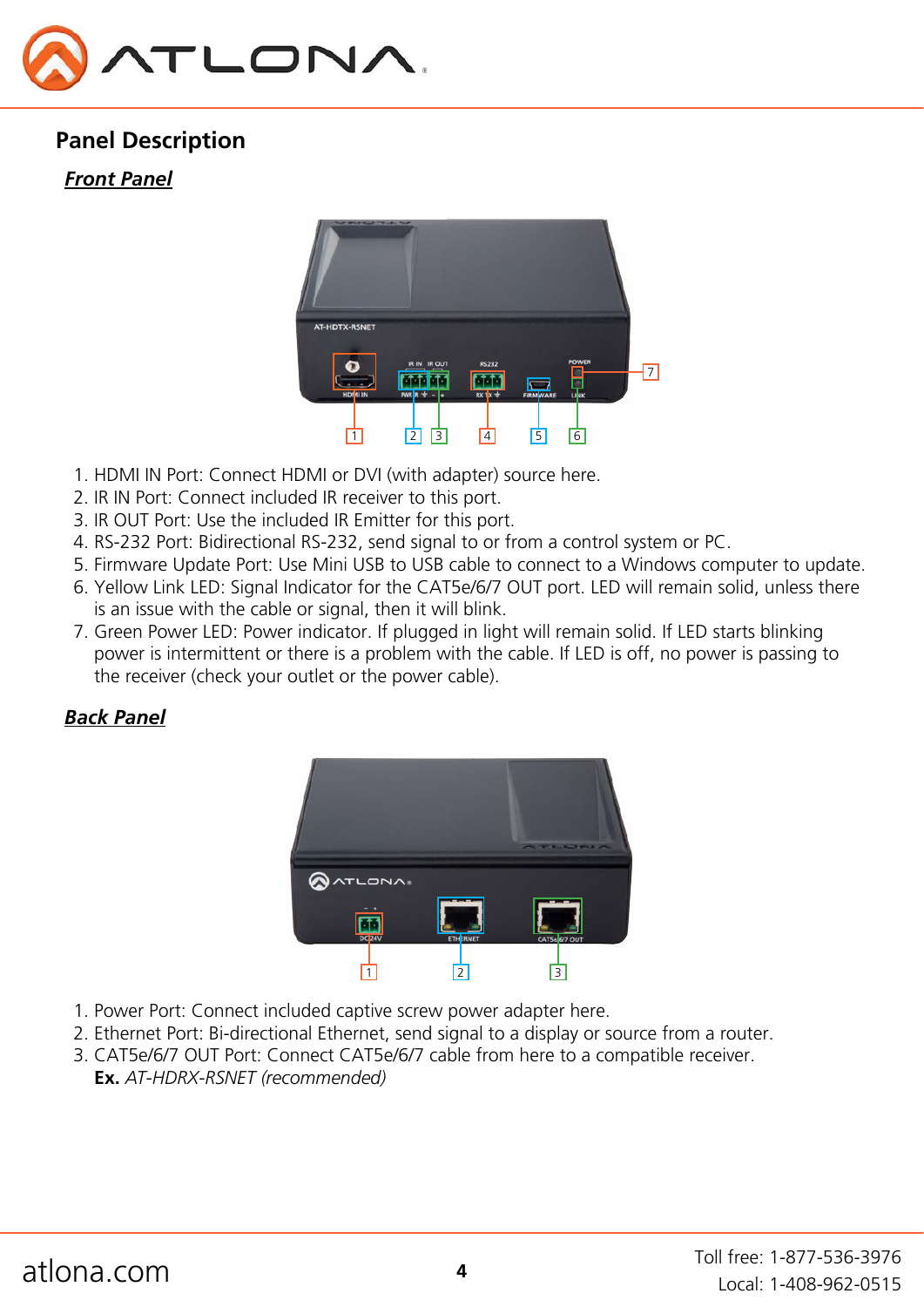

## **Captive Screw**

Captive screw connectors are an added feature on the HD Extenders. The Captive screw connectors allow you to cut cables down to a suitable length, reducing cable clutter while providing a more reliable connection.

### *Connecting*

When connecting the cables to the female captive screw connector it is important that the wires be terminated correctly. The female captive screw connector (see picture A) has a contact plate at the top and must have the wires touching it for signal to pass. When wired correctly (see picture B) the signal will pass, incorrectly (see picture C) no signal will pass.

The captive screw connectors have a contact bar that is adjusted to compress the wire against the top contact plate. Use the screws at the top of the connector to compress the wire against the contact plate.



Turn the screws clockwise to raise the contact bar to the upper contact plate and hold the wires in place.



Clockwise Turn the screws counter clockwise to lower the contact bar to release the wires.



For your convenience the cables do not come pre-terminated. Each item, whether it's an IR receiver (picture 1), IR emitter (picture 2), or power cable (picture 3), will have exposed wires. Each wire is encased in a different colored cover. Female captive screw connectors are included: Power (see picture 4), IR (see picture 5), and RS-232 (see picture 6).











IR pin outs have been included for the included IR emitter and IR receiver (see picture 7 & 8). The wires are colored for each pin (see picture 9 and 10).









**White**: - **Red**:+

The power pin out (see picture 11) and wire configuration (see picture 12 and 13) are shown below.





**13**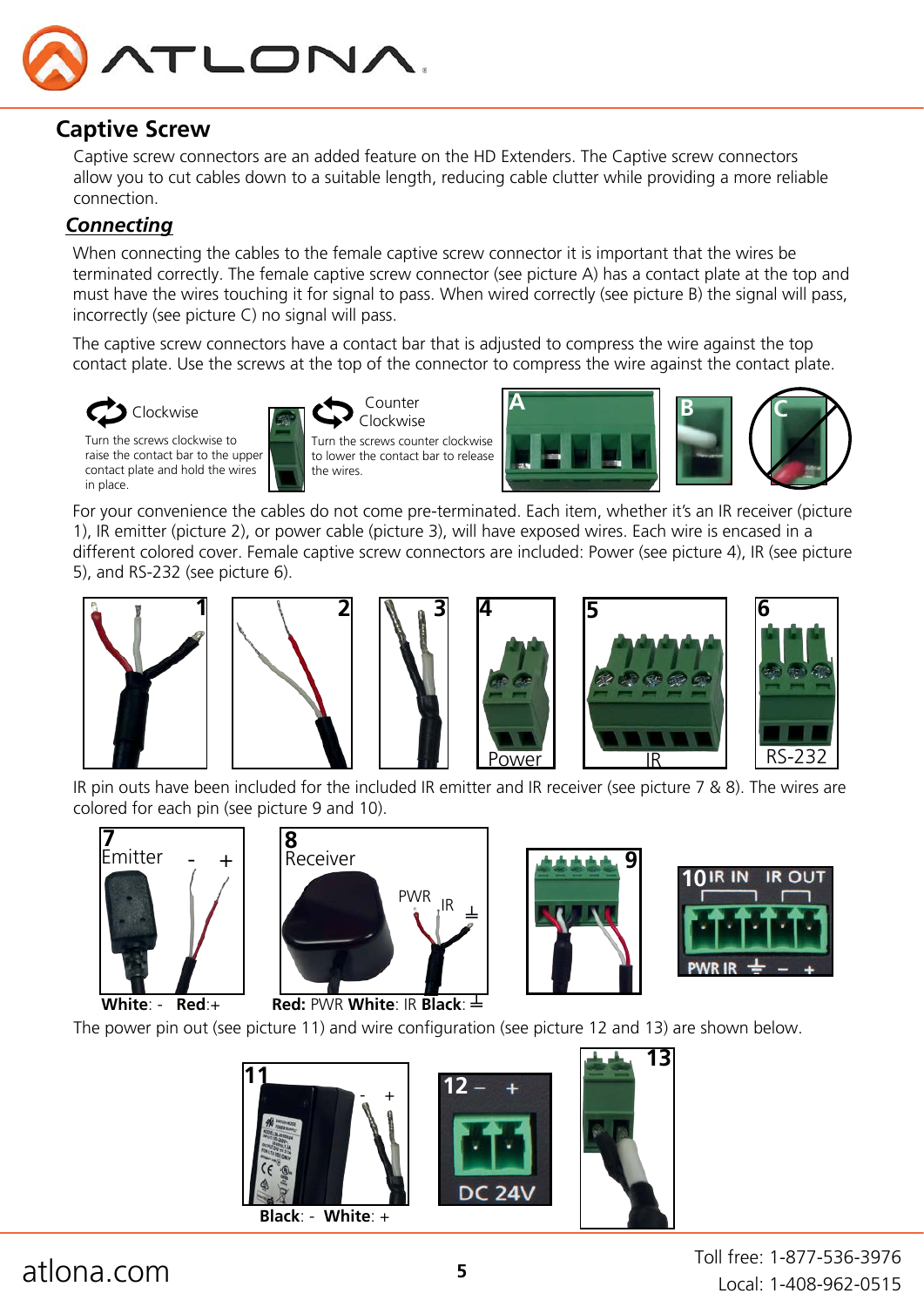

RS-232 pin out will be determined by the RS-232 cable and will connect as Rx (receiver), Tx (transmitter), and  $\stackrel{\perp}{=}$  (ground). (See picture 1)



Pin out color will differ per RS-232 cable.

## **Connection and Installation**

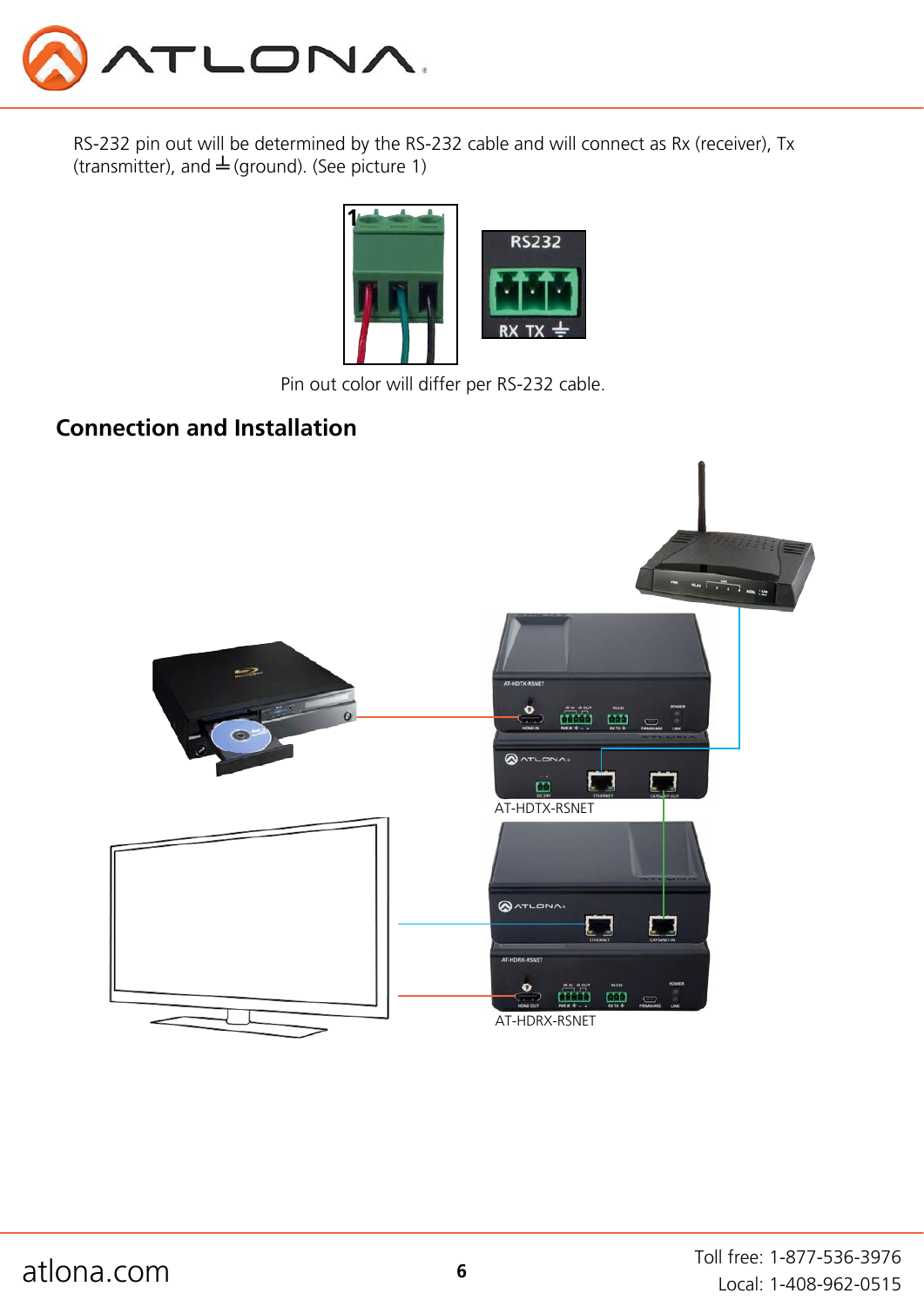

## **Safety Information**

#### *Safeguards*



To reduce the risk of electric shock, do not expose this product to rain or moisture



If the wall plug does not fit into your local power socket, hire an electrician to replace your obsolete socket.



Do not modify the wall plug. Doing so will void the warranty and safety features.



This equipment should be installed near the socket outlet and the device should be easily accessible in the case it requires disconnection.

#### *Precautions*

FCC regulations state that any unauthorized changes or modifications to this equipment, not expressly approved by the manufacturer, could void the user's authority to operate this equipment.

Operate this product using only the included external power supply. Use of other power supplies could impair performance, damage the product, or cause fires.

In the event of an electrostatic discharge this device may automatically turn off. If this occurs, unplug the device and plug it back in.

Protect and route power cords so they will not be stepped on or pinched by anything placed on or against them. Be especially careful of plug-ins or cord exit points from this product.

Avoid excessive humidity, sudden temperature changes or temperature extremes.

Keep this product away from wet locations such as bathtubs, sinks, laundries, wet basements, fish tanks, and swimming pools.

Use only accessories recommended by Atlona to avoid fire, shock, or other hazards.

Unplug the product before cleaning. Use a damp cloth for cleaning and not cleaning fluid or aerosols. Such products could enter the unit and cause damage, fire, or electric shock. Some substances may also mar the finish of the product.

Never open, remove unit panels, or make any adjustments not described in this manual. Attempting to do so could expose you to dangerous electrical shock or other hazards. It may also cause damage to your AT-HDTX-RSNET. Opening the product will void the warranty.

Do not attempt to service the unit. Disconnect the product and contact your authorized Atlona reseller or contact Atlona directly.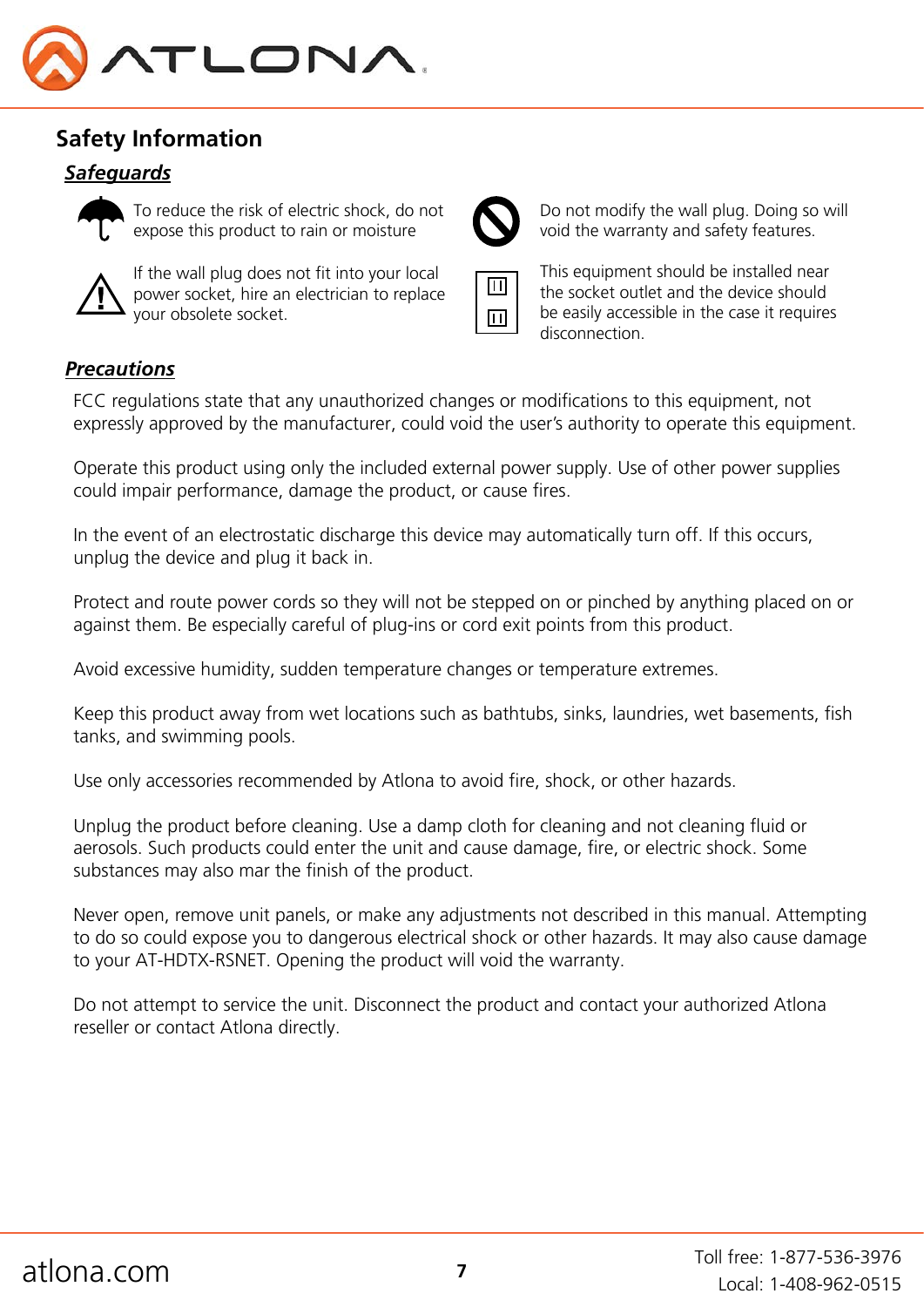

## **Atlona, Inc. ("Atlona") Limited Product Warranty Policy**

#### Coverage

Atlona warrants its products will substantially perform to their published specifications and will be free from defects in materials and workmanship under normal use, conditions and service.

Under its Limited Product Warranty, Atlona, at its sole discretion, will either:

A) repair or facilitate the repair of defective products within a reasonable period of time, restore products to their proper operating condition and return defective products free of any charge for necessary parts, labor and shipping  *OR* OR

B) replace and return, free of charge, any defective products with direct replacement or with similar products deemed by Atlona to perform substantially the same function as the original products

#### *OR* OR

C) refund the pro-rated value based on the remaining term of the warranty period, not to exceed MSRP, in cases where products are beyond repair and/or no direct or substantially similar replacement products exist.

Repair, replacement or refund of Atlona's products is the purchaser's exclusive remedy and Atlona's liability does not extend to any other damages, incidental, consequential or otherwise.

This Limited Product Warranty extends to the original end-user purchaser of Atlona's products and is non-transferrable to any subsequent purchaser(s) or owner(s) of these products.

#### Coverage Periods

Atlona's Limited Product Warranty Period begins on the date of purchase by the end-purchaser. The date contained on the endpurchaser 's sales or delivery receipt is the proof purchase date.

#### **Limited Product Warranty Terms – New Products**

- 10 years from proof of purchase date for hardware/electronics products purchased on or after June 1, 2013
- 3 years from proof of purchase date for hardware/electronics products purchased before June 1, 2013
- Lifetime Limited Product Warranty for all cable products

#### **Limited Product Warranty Terms – Refurbished (B-Stock) Products**

• 3 years from proof of purchase date for all Refurbished (B-Stock) hardware and electronic products purchased on or after June 1, 2013

#### Remedy

Atlona recommends that end-purchasers contact their authorized Atlona dealer or reseller from whom they purchased their products. Atlona can also be contacted directly. Visit www.atlona.com for Atlona's contact information and hours of operation. Atlona requires that a dated sales or delivery receipt from an authorized dealer, reseller or end-purchaser is provided before Atlona extends its warranty services. Additionally, a return merchandise authorization (RMA) and/or case number, is required to be obtained from Atlona in advance of returns.

Atlona requires that products returned are properly packed, preferably in the original carton, for shipping. Cartons not bearing a return authorization or case number will be refused. Atlona, at its sole discretion, reserves the right to reject any products received without advanced authorization. Authorizations can be requested by calling 1-877-536-3976 (US toll free) or 1-408- 962-0515 (US/ international) or via Atlona's website at www.atlona.com.

#### Exclusions

This Limited Product Warranty excludes:

- Damage, deterioration or malfunction caused by any alteration, modification, improper use, neglect, improper packing or shipping (such claims must be presented to the carrier), lightning, power surges, or other acts of nature.
- Damage, deterioration or malfunction resulting from the installation or removal of this product from any installation, any unauthorized tampering with this product, any repairs attempted by anyone unauthorized by Atlona to make such repairs, or any other cause which does not relate directly to a defect in materials and/or workmanship of this product.

• Equipment enclosures, cables, power supplies, batteries, LCD displays, and any accessories used in conjunction with the product(s).

• Products purchased from unauthorized distributors, dealers, resellers, auction websites and similar unauthorized channels of distribution.